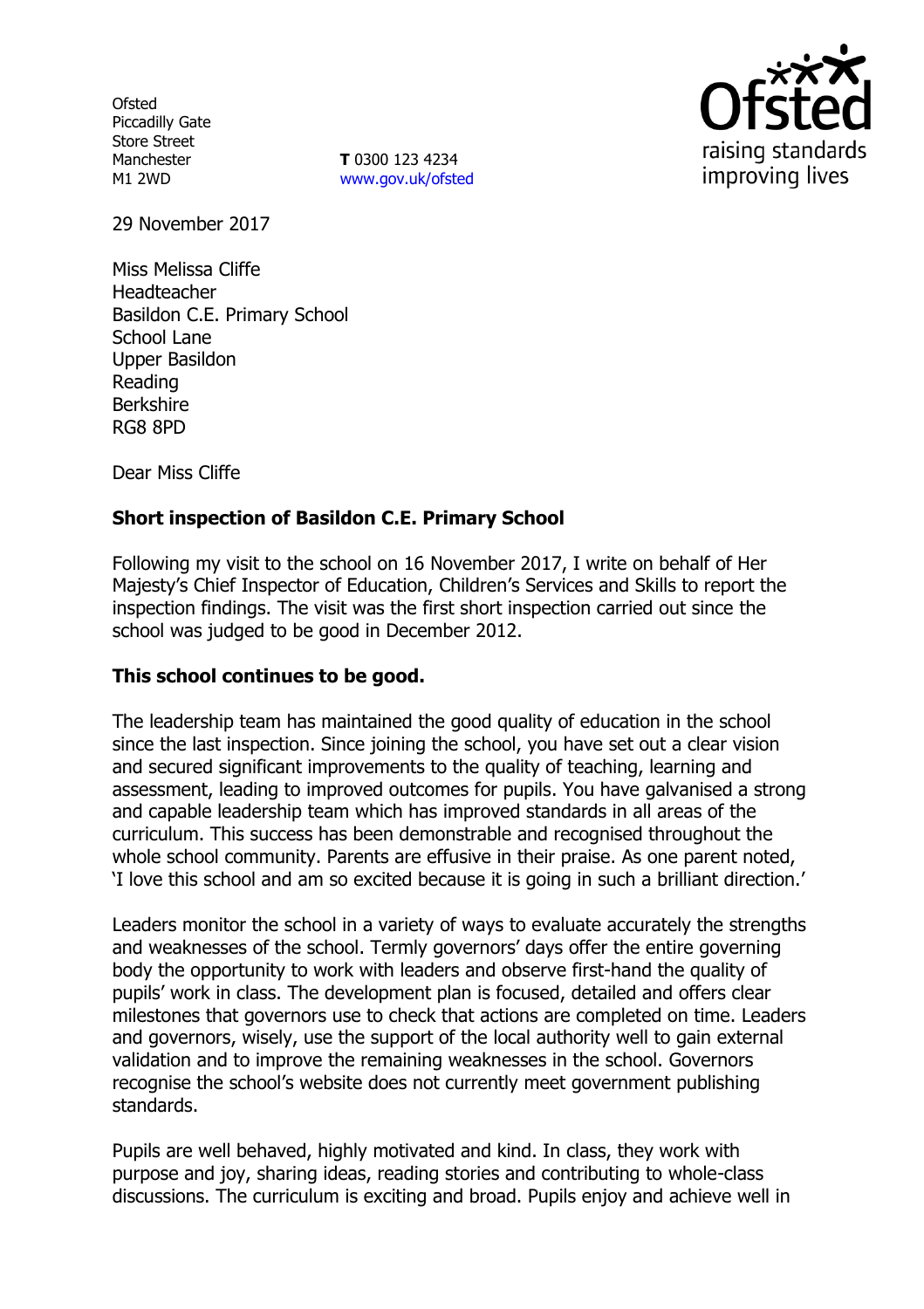

their regular humanities, sports and art lessons. Pupils celebrate diversity and are respectful of those with different beliefs, nationalities and abilities. Pupils are united in their belief that 'We treat each other equally.' On the playground pupils play well and show kindness. Disagreements are rare, and when they do happen, pupils state that they are quickly able to forgive each other and to find common ground. In September, leaders wrote to all parents to encourage them to improve their children's attendance. This message was heard loud and clear. Pupils' attendance, including that of those who are disadvantaged, is well above the national average for primary schools.

At the time of the last inspection, leaders were asked to improve the effectiveness of middle leaders in the school. You have swiftly identified teachers with significant strengths in their subject areas and promoted them to middle leadership roles. These leaders use their well-developed skills to monitor, evaluate and form effective plans to improve the school. They support other teachers effectively to improve their practice, for example during the weekly 'mini-moderation' sessions teachers and support staff look at others' planning and work in books to identify strengths and areas for improvement. All staff have the opportunity to lead in some way and develop their leadership skills. This work is typified by your mentoring of the new mathematics leader, who is currently shadowing your example before she takes up her post. As a result, the capacity of the leadership team to secure further improvement has improved greatly.

### **Safeguarding is effective.**

Child protection documentation is well maintained and securely stored. Checks on staff meet statutory requirements and are completed before staff commence their employment at the school. Governors with specialist training in safeguarding conduct regular monitoring visits to satisfy themselves that checks are in place.

Staff members are vigilant and highly skilled. They receive regular training and updates to help them keep abreast of emerging dangers faced by children both locally and nationally. They pass on concerns quickly to leaders who themselves work with external agencies to take appropriate action to keep pupils safe from harm.

Pupils know how to keep themselves and others safe. Pupils in Years 5 and 6 receive useful training from a paramedic, learning how to conduct basic first aid and to treat a person who falls unconscious. Pupils and parents worked with local police to improve their understanding of online safety. Their mantra of 'you wouldn't share your toothbrush, so don't share your personal information' appears to be particularly effective.

#### **Inspection findings**

■ At the start of the inspection we agreed to look at: the effectiveness of safeguarding; the progress that pupils make in writing; the progress of key stage 1 pupils, including those who are disadvantaged, in mathematics; the level of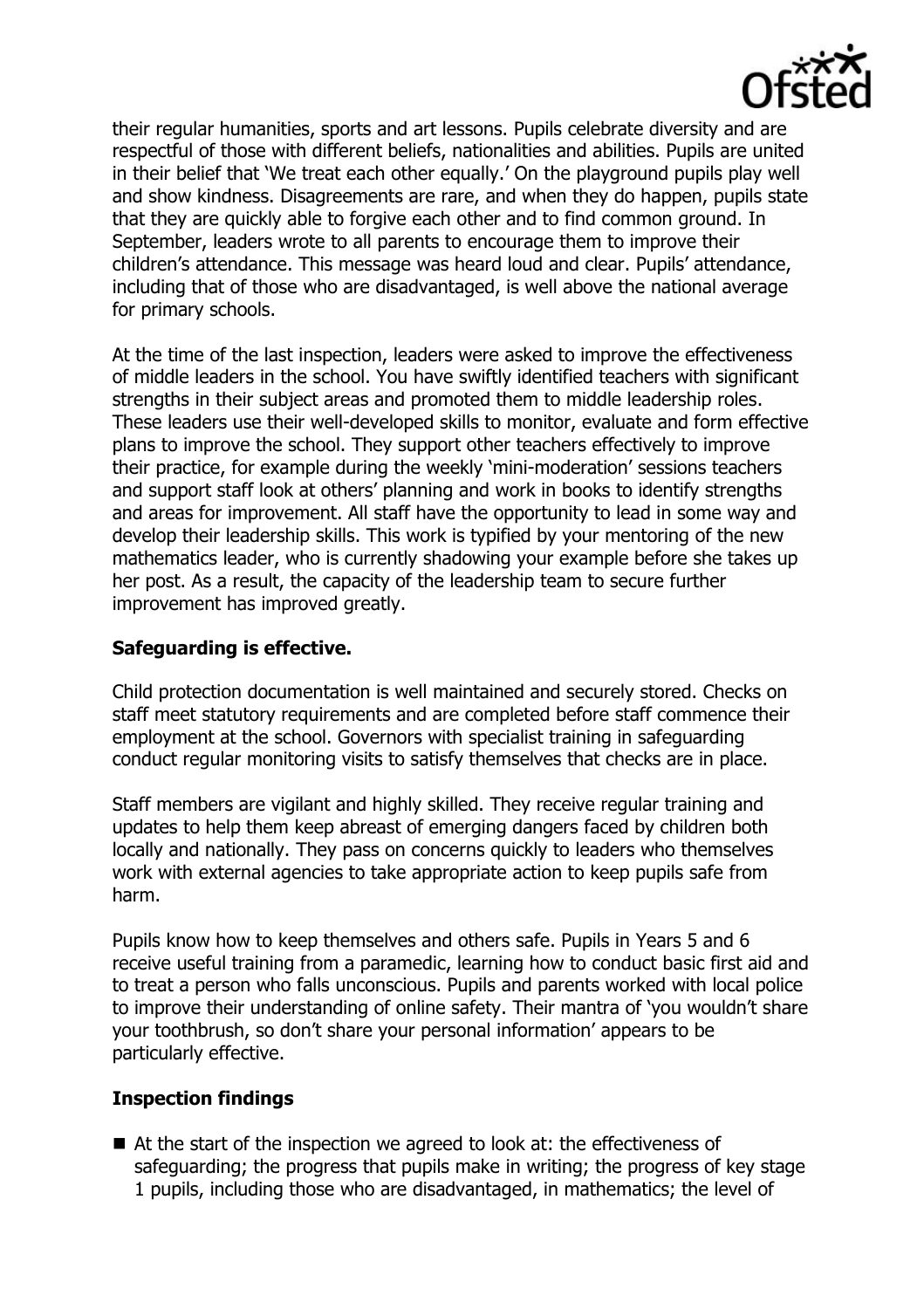

challenge that pupils receive and the how effectively the new senior and middle leadership team is driving improvement.

- In the summer of 2017, leaders noted a dip in pupils' writing attainment in key stage 2. Leaders took immediate and robust action to reverse this decline, implementing the 'daily write', and provided further opportunities for pupils to rehearse their writing orally before committing themselves to paper. For example, in Year 6 where pupils spoke eloquently about the characteristics of wild animals, linking their points with words such as however, furthermore and nevertheless. The quality of pupils' writing in the wider curriculum is excellent and demonstrates teachers' high expectations of what pupils can achieve. As a result, pupils throughout the school make strong progress in writing.
- Teachers have refined their planning to ensure that pupils regularly calculate and solve complex problems in mathematics. Increasingly, pupils are able to reason and explain to others exactly how they answered a question. Disadvantaged pupils receive additional tuition from teachers and support staff before lessons so that, when they enter the classroom, they hit the ground running. Pupils throughout the school, including those who are disadvantaged, make strong progress in mathematics. Leaders, rightly, recognise that pupils do not always use consistent methods to set out and present their work. This leads to some pupils having to learn different methods every year as they progress through the school.
- Teachers' aspirations for pupils are high. All pupils, regardless of their previous ability, are given challenging work that tests their thinking. For example, pupils in Years 5 and 6 learned how to use high-level punctuation such as semi-colons and ellipses to link their sentences. Pupils in Year 1 classified omnivores, carnivores and herbivores, using the correct scientific vocabulary and writing interesting observations about the animals' teeth. An increasing proportion of pupils are making accelerated rates of progress and attain at a high standard.
- Leaders at all levels are ambitious for pupils and focused on developing the school further. They systematically monitor the standards in the school and offer teachers and support staff useful and incisive feedback which helps them to improve their practice. The performance of staff is managed well. For example, teachers pay is closely linked to the progress of their pupils. The process is scrutinised and monitored by governors, who challenge leaders to do even better. As a result, the quality of teaching continues to improve.

# **Next steps for the school**

Leaders and those responsible for governance should ensure that:

- pupils are taught consistent methods for calculating, problem-solving and presenting work in mathematics
- $\blacksquare$  the school meets requirements on the publication of specified information on its website.